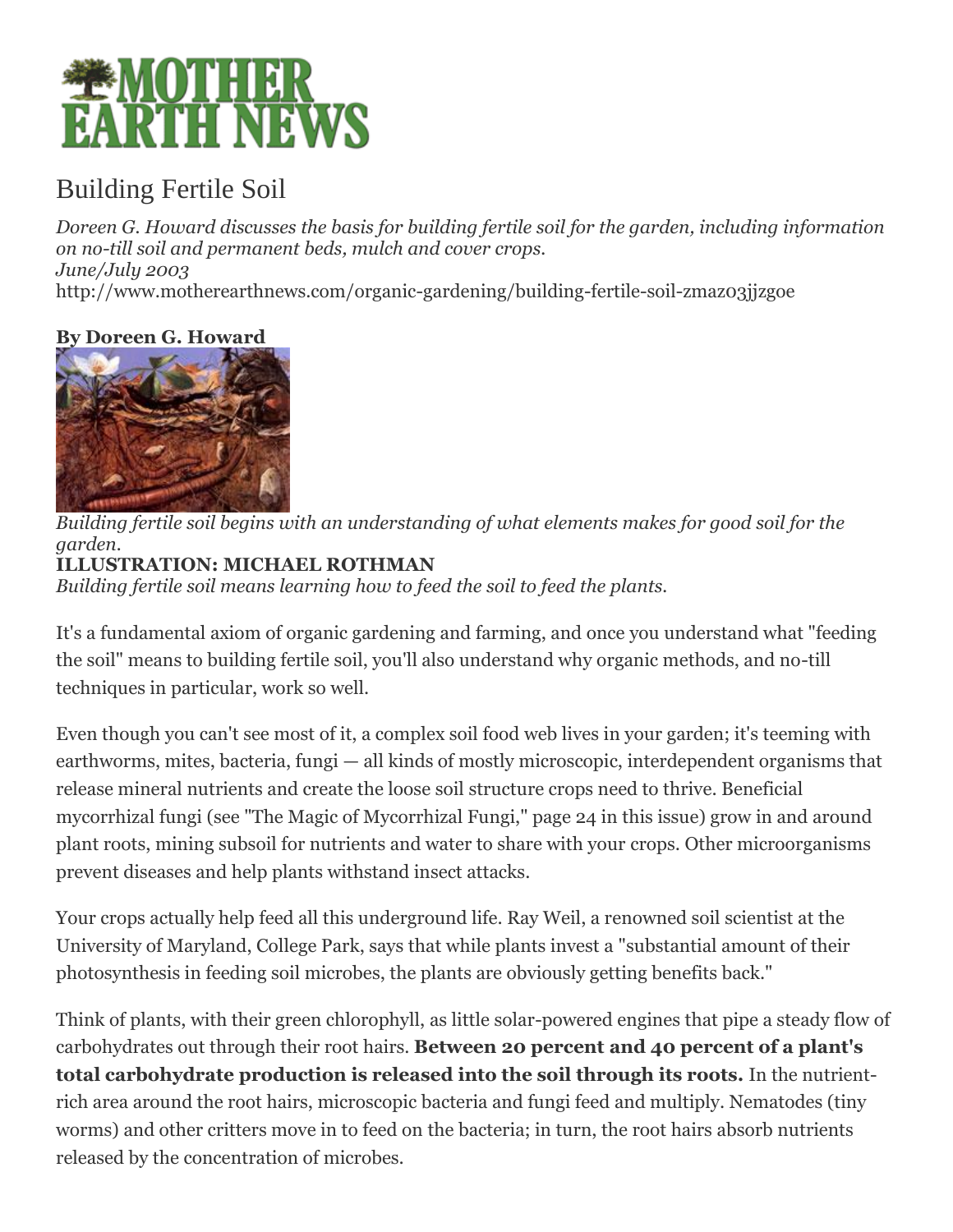But this complex, mostly invisible soil ecosystem can be damaged easily. Chemical fertilizers, dehydrated chicken manure or high-nitrogen blood meal can burn tender root hairs, and tilling or plowing destroys soil texture, disturbing the layered web. Leaving the soil bare shuts off the carbohydrate food supply; lack of moisture and ultraviolet rays kill some of the organisms that dwell in the surface layer. (Mother Nature almost never leaves the soil uncovered; only on farms and in gardens do we see naked soil.)

More and more farmers and gardeners are learning new ways to protect and promote the development of this amazing soil food web. They foster the natural fertility that comes from a healthy food web, and you can do the same.

First, minimize plowing, tilling and digging. Second, use compost, grass clippings, leaves and other organic mulches on a regular basis to promote and sustain the soil food web. Third, always keep the soil covered with live crops or, at minimum, an organic mulch. Whenever you are not growing a food crop, sow a cover crop so the carbohydrate pipeline isn't shut off.

# Permanent Garden Beds and No-Till Soil

Every time the soil is tilled, surface-layer organisms are buried, threads of beneficial fungi are broken and earthworm tunnels are destroyed. Steve Diver, an agriculture specialist with [National Sustainable](http://attra.ncat.org/)  [Agriculture Information Service](http://attra.ncat.org/) (ATTRA), says plowing can bury plant debris and topsoil up to 14 inches deep — where oxygen levels are too low for decomposition.

The buried debris then acts as a physical barrier to the movement of water upward and downward. **Tilling or plowing also introduces excess oxygen that causes organic matter to decay too fast**, and tilling causes plants to give off more carbon dioxide, contributing to global climate change.

"Even if you cultivate only 2 to 3 inches deep," says Weil, "more damage is done than good." Worm channels and root paths that facilitate water absorption are destroyed, and soil clumps or aggregates are broken up, leaving little air space in the top layer. Then, raindrops pound on the soil particles, pushing them even closer together, creating an impenetrable, crusty surface.

Weil says good garden soil should be about half porous space occupied by air and water. Compacted soil, created by rainfall on bare ground and the use of heavy equipment or repeated walking upon the ground, has much less space for air and water. That's a recipe for crop failure.

Weil's specialty is managing microbes on farmland, but he handles the soil food web in his home garden the same way. He makes permanent beds that are 4 feet across, so all work can be done from the sides without having to ever step on the soil.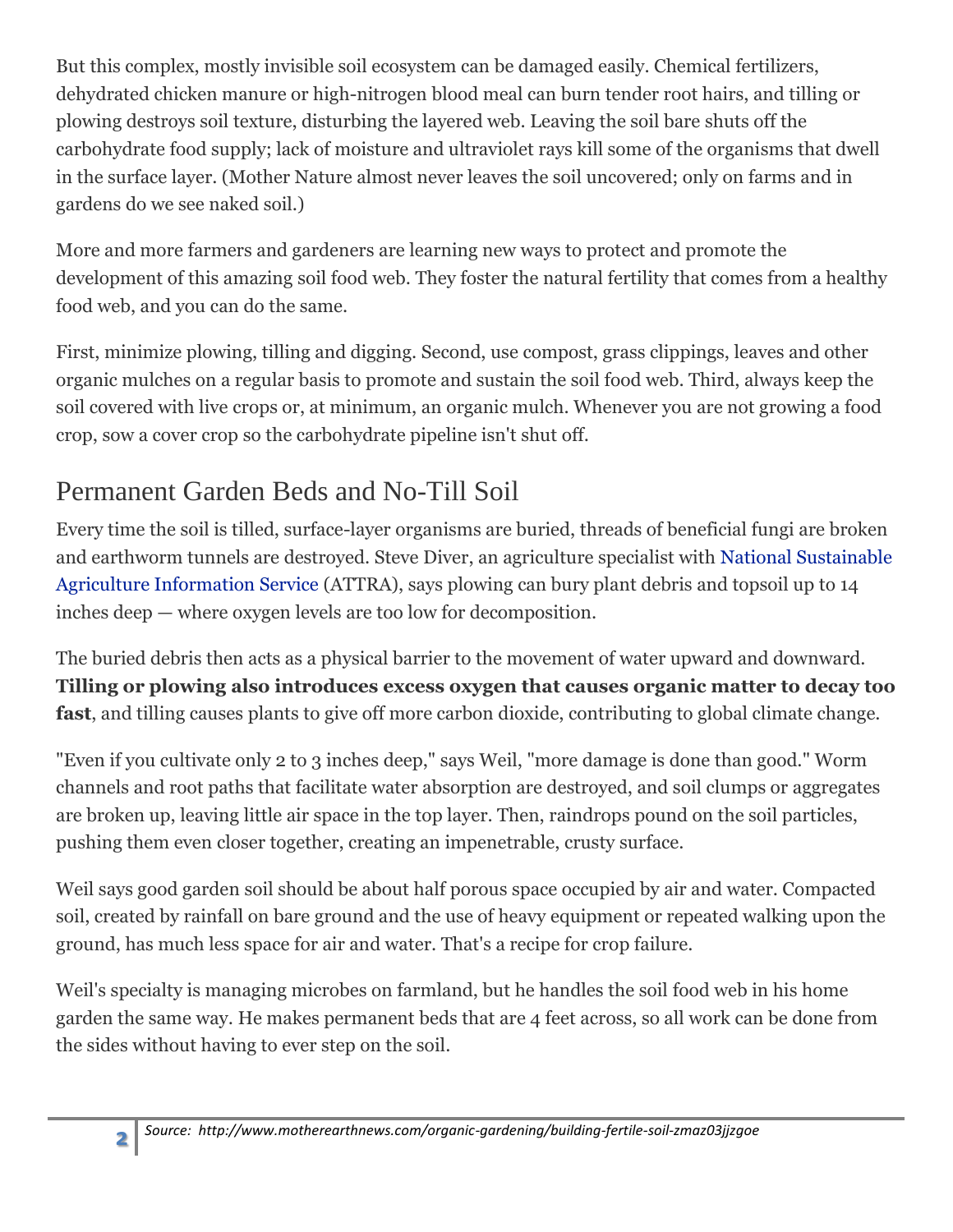The object is to avoid walking on the soil in the beds, or disturbing it or any plant roots in other ways. Diver says, "The roots left in the ground are food and shelter for microbes and earthworms." To incorporate compost into the soil, he suggests spreading it across the surface with a rake and covering it immediately with mulch. "The worms will move the compost into the soil."

Weil advocates a no-till/cover-crop approach to microbe management. "Start by applying a layer of compost and mulch if the soil is decent," he says. "The soil is not compacted if you can push a wire flag 12 inches into wet ground."

If the soil is severely compacted or poorly drained, build raised beds (see directions for building your own in [Solving Compacted Soil Problems\)](http://www.motherearthnews.com/organic-gardening/solving-compacted-soil-problems-zmaz03jjzgoe.aspx). Weil likes to begin in late summer or early fall by staking out the beds and planting a cover crop of a mixture of rye and hairy vetch.

The following spring, he uses a scythe to cut the cover crop (electric or gas-powered weed trimmers work well, too), cutting as close to the surface as he can and spreading the debris to an even thickness over the bed with a rake. [You also could let Mother Nature handle this job by using a less winterhardy crop such as oats, which will grow strongly in the fall and die in the winter in U.S. Department of Agriculture Hardiness Zone 6 and north, and in much of Zone 7.]

"The best mulch will be had," Weil says, "if the cover crop is allowed to grow until it 'heads out' or flowers, and if high-residue cover-crop species (such as rye) are included in the mix." However, if the cover crop residue is too thin to completely cover the soil, Weil recommends spreading a couple of inches of mulch to cover the soil well. To set out transplants, he simply makes a hole in the mulch and digs out enough soil to accommodate the root ball. The soil is replaced, and mulch is pushed around the transplant. Seeds can be planted by making a narrow part in the mulch with a rake, then drawing a small furrow with a pointed stick in which to sow the seeds. If the soil is too firm, Weil pulls an old meat hook or curved crowbar through it like a single tine on a harrow; the zone of disturbed soil need be only a couple of inches wide.

Once a permanent bed is established, feed the soil food web regularly. Elaine Ingham, president of Soil Foodweb Inc., a firm that specializes in growing plants without pesticides and inorganic fertilizer, says the best way to manage a healthy microbial ecosystem in a home garden is to routinely apply organic material such as compost.

Ingham suggests gauging the amount needed by what has disappeared from the soil during the previous season. Generally, adding one-half inch to 1 inch of compost every spring will be plenty. In hot climates, where decomposition is rapid, or in regions with heavy rainfall or sandy soil, make at least two 1-inch applications, one in early spring and the second in late summer or early fall.

## Mulching the Garden is a Must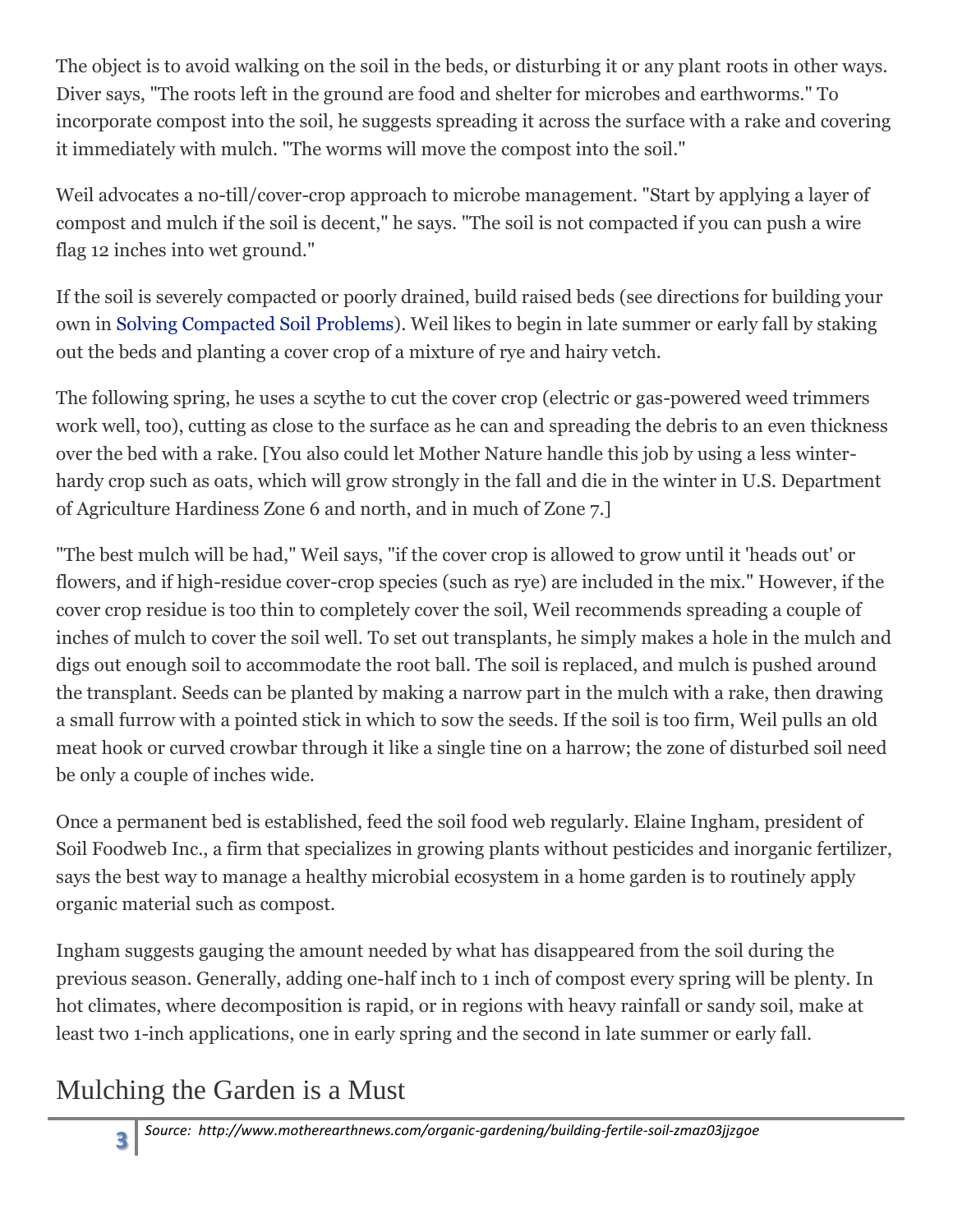Beyond the obvious benefits of suppressing weeds and preventing soil crusting, mulch helps maintain the soil food web. Mulch dramatically increases the amount of rainwater that enters the soil and decreases the amount of water that runs off the surface. Runoff takes soil with it, damaging the food web. Even modest mulch or cover crop coverage (10 percent to 30 percent), Weil says, substantially improves rainfall saturation and erosion control. (In some areas, mulch may keep the soil too wet or cool, in which case you can rake some of it back to allow the soil to warm up and dry out.)

Organic mulch also feeds soil microbes. Earthworms move organic matter from the surface down to root zones where it can be used by bacteria. Many diseases are prevented or slowed by beneficial fungi living in mulch. A North Carolina State University study showed that only 3 percent of tomatoes mulched with composted cotton gin trash became infected with Southern blight, a fungal disease, compared to 66 percent of unmulched control plants. The composted mulch was an ideal breeding ground for beneficial fungi (Trichoderma), which killed or prevented the blight. Numerous diseasecausing bacteria and fungi are found in the soil, but a healthy, diverse soil food web, nourished by mulch, allows beneficial microbes to naturally control or eliminate those that cause problems.

Start with a 3-inch to 6-inch layer of organic matter (tell your neighbors you want their bags of clean grass clippings and leaves). As the material rots and compacts, add more to maintain the depth.

If you don't grow cover crops, mulch thickly so microbes and earthworms have cover and a food supply during the winter. Instead of discarding autumn leaves, shred them with a lawn mower and use them to mulch beds. Other easy-to-find mulch materials include hay, grass clippings and wheat straw.

## Cover Crops for the Garden

**4**

Cover crops are the web's best friend. They protect bare soil, add nutrients and offer a stable environment for microbes and earthworms when ground is fallow. Cover crops help reduce the harmful effects of erosion from rain and wind, and, by moderating soil temperature, prevent heaving caused by alternate freezing and thawing. As cover-crop roots decay, they leave channels for new plant roots to find.

While Weil favors a legume-grass mixture (a hairy vetch-and-rye combination) for cover crops, Diver favors clovers. "I love crimson clover because it has such a pretty flower," Diver says, "and subterranean clover because its plant residue is very effective at suppressing weeds." He says the effectiveness of oilseed radishes as a cover crop also has been studied in cold climates. The radishes endure frigid winters, send taproots deep into the soil and manufacture glucosinolates that repel parasitic nematodes. Glucosinolates are sulfur compounds found in the brassica family, including radishes, that act as biofumigants for the soil. Consider using a brassica cover crop if pest nematodes are a big problem in your garden. (Some nematodes attack plants while others help control soil